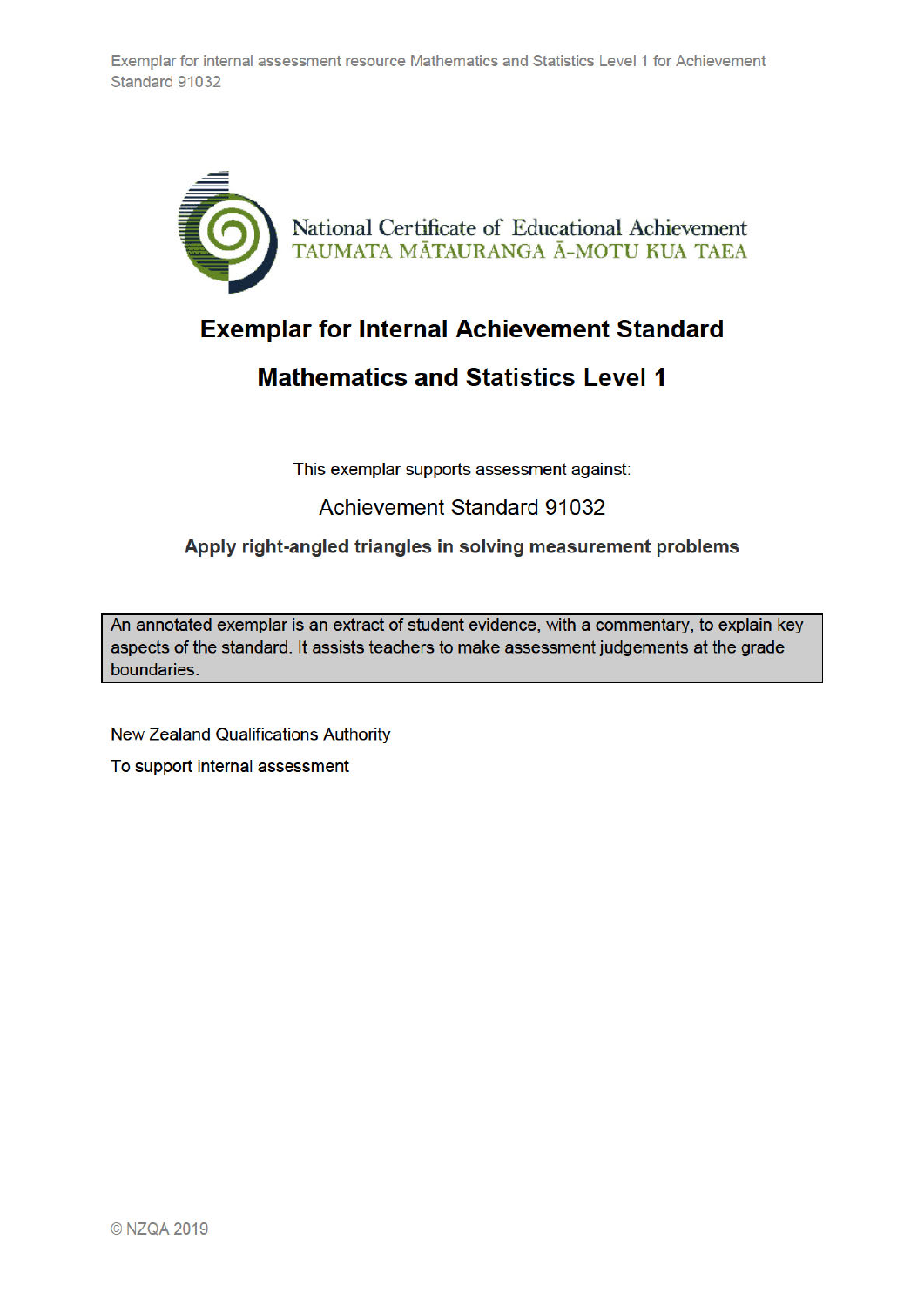|    | Grade Boundary: Low Excellence                                                                                                                                                                                                                                                                                                                |
|----|-----------------------------------------------------------------------------------------------------------------------------------------------------------------------------------------------------------------------------------------------------------------------------------------------------------------------------------------------|
| 1. | For Excellence, the student needs to apply right-angled triangles, using extended<br>abstract thinking, in solving measurement problems.                                                                                                                                                                                                      |
|    | This involves one or more of: devising a strategy to investigate or solve a problem,<br>identifying relevant concepts in context, developing a chain of logical reasoning, or<br>proof, forming a generalisation and also using correct mathematical statements, or<br>communicating mathematical insight.                                    |
|    | This student's evidence is a response to the TKI assessment resource 'Demolition<br>RAT <sub>s</sub> '.                                                                                                                                                                                                                                       |
|    | The student has devised a strategy to determine the perimeter of the new cafeteria<br>(1), investigated whether the interior angles of the new cafeteria meet the Board<br>requirement (2) and found the perimeter of both options for the enlarged cafeteria<br>(3). Correct mathematical statements have been used throughout the response. |
|    | For a more secure Excellence, the student would need to develop the discussion<br>about the enlarged cafeteria and clearly communicate the minimum perimeter.                                                                                                                                                                                 |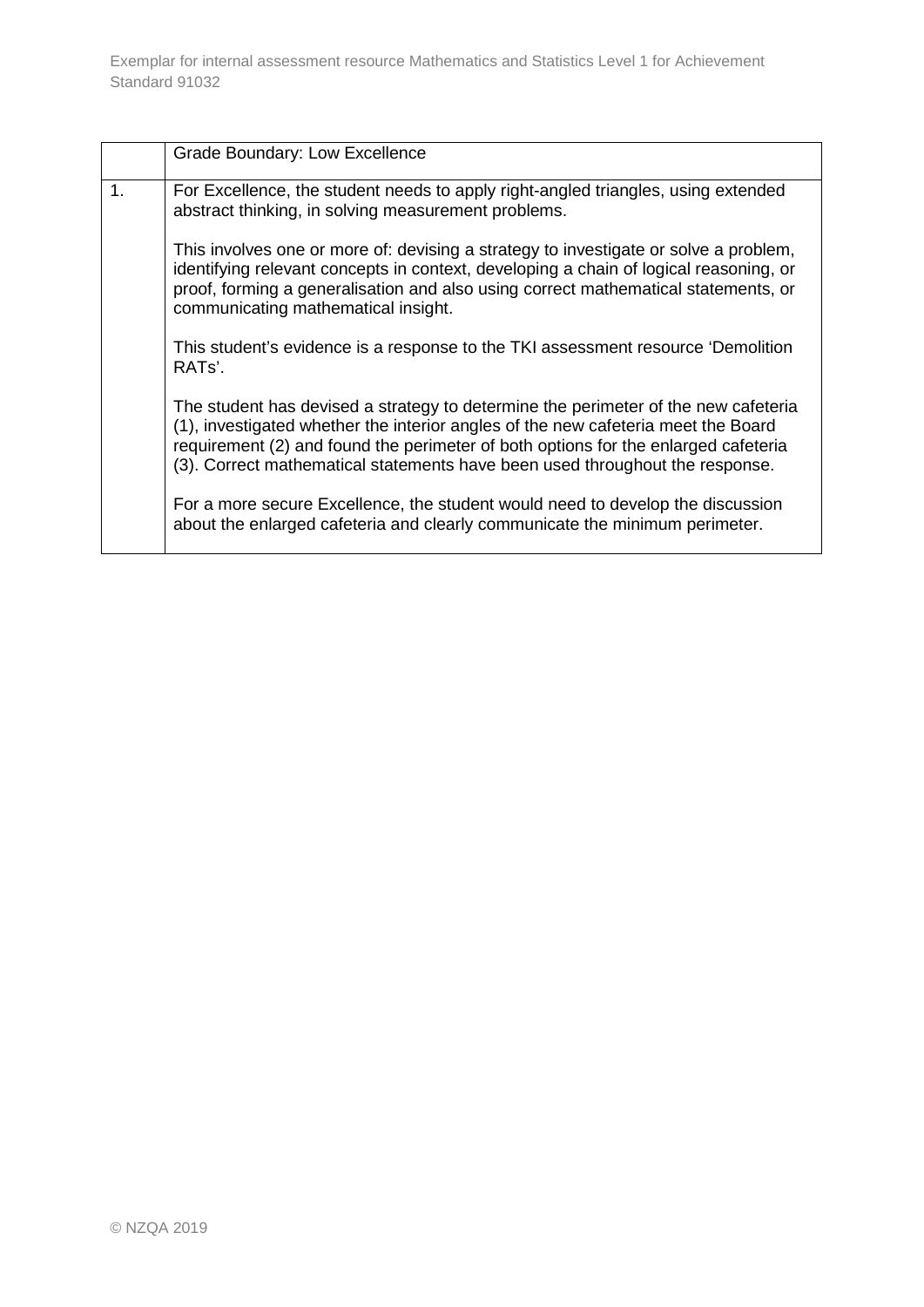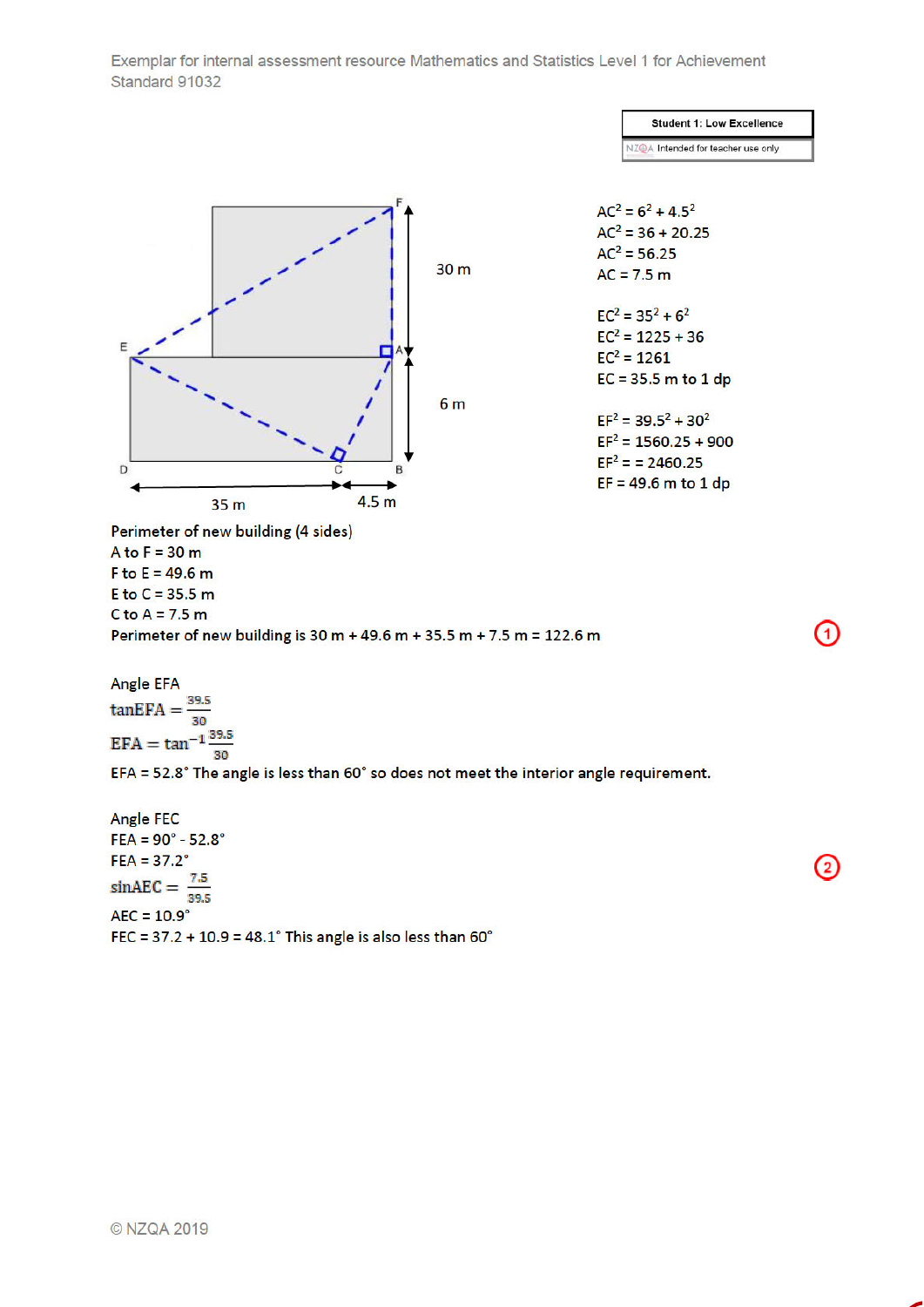

Point G and  $G_1$  are there for two reasons. Reason one because the two sides needed to be even due to the board wanting an additional room to be an isosceles triangle. Reason two: the board also wanted the room to be right-angled and to find the right angle I could use FE and make the right angle and put G or find the middle of the E-F line and from that point I could put  $G_1$ .

 $\bf(3)$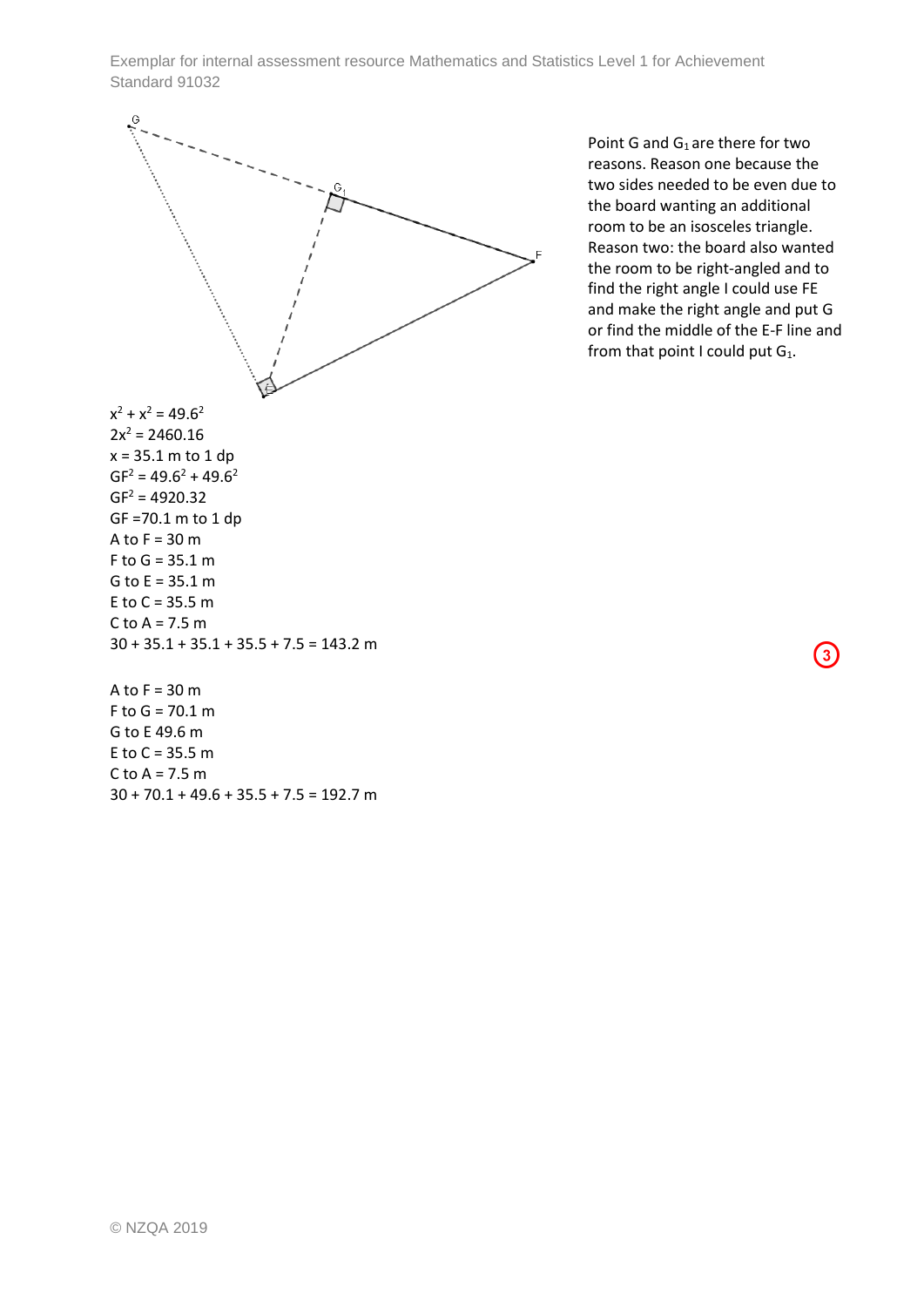|    | Grade Boundary: High Merit                                                                                                                                                                                                                                                                                                         |
|----|------------------------------------------------------------------------------------------------------------------------------------------------------------------------------------------------------------------------------------------------------------------------------------------------------------------------------------|
| 2. | For Merit, the student needs to apply right-angled triangles, using relational thinking,<br>in solving measurement problems.                                                                                                                                                                                                       |
|    | This involves one or more of: selecting and carrying out a logical sequence of steps,<br>connecting different concepts and representations, demonstrating understanding of<br>concepts, forming and using a model and also relating findings to a context, or<br>communicating thinking using appropriate mathematical statements. |
|    | This student's evidence is a response to the TKI assessment resource 'What's the<br>Angle?'.                                                                                                                                                                                                                                       |
|    | The student has selected and carried out a logical sequence of steps to correctly<br>determine most of the dimensions of the sail (1) and the minimum dimensions of the<br>van without including the extra 2.5 m in the length of the pole (2). Appropriate<br>mathematical statements have been used throughout the response.     |
|    | To reach Excellence, the student would need to determine all dimensions of the sail,<br>relate the findings to the context by describing its shape, consider the extra 2.5 m in<br>the length of the pole and identify the minimum dimensions of the van.                                                                          |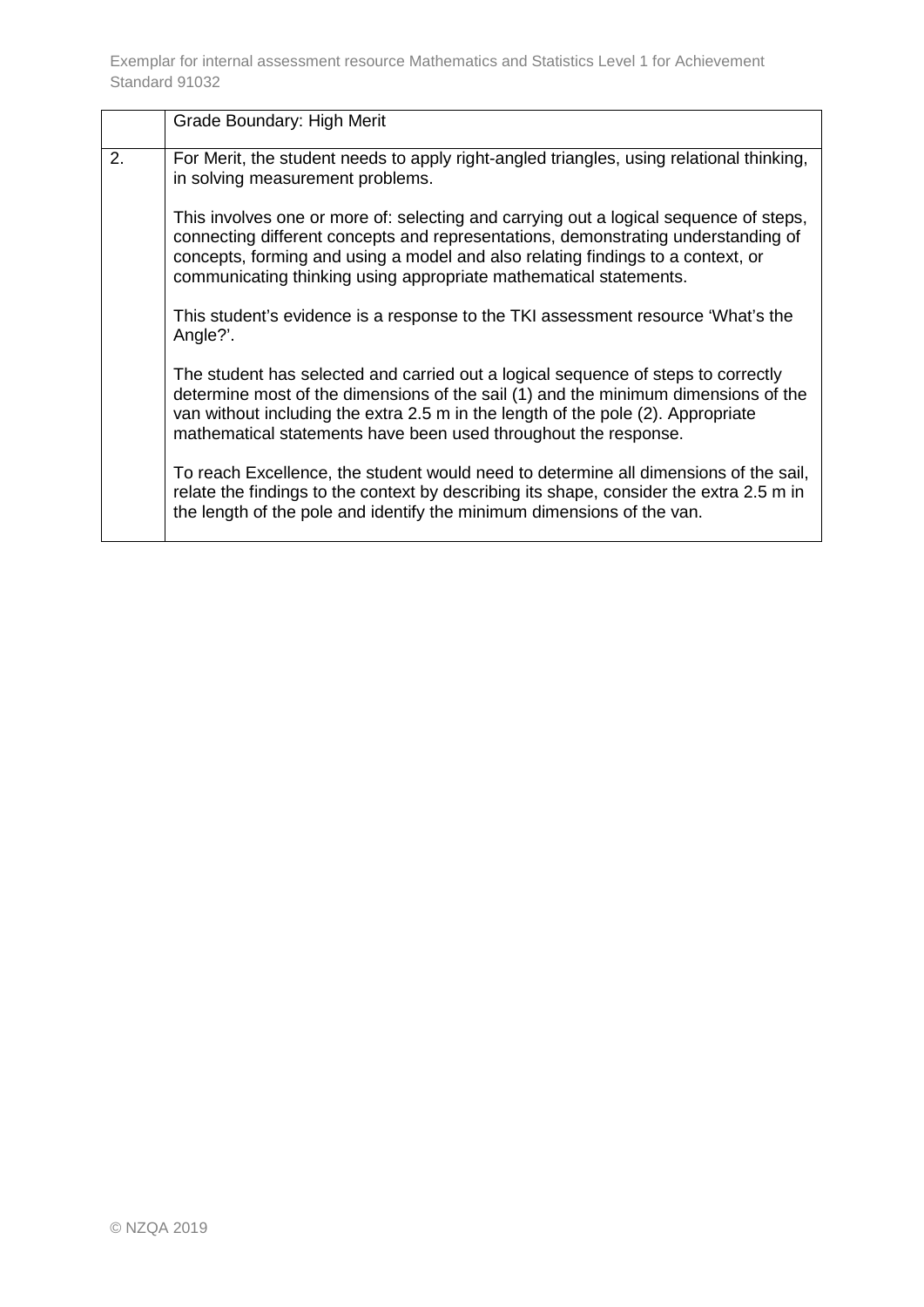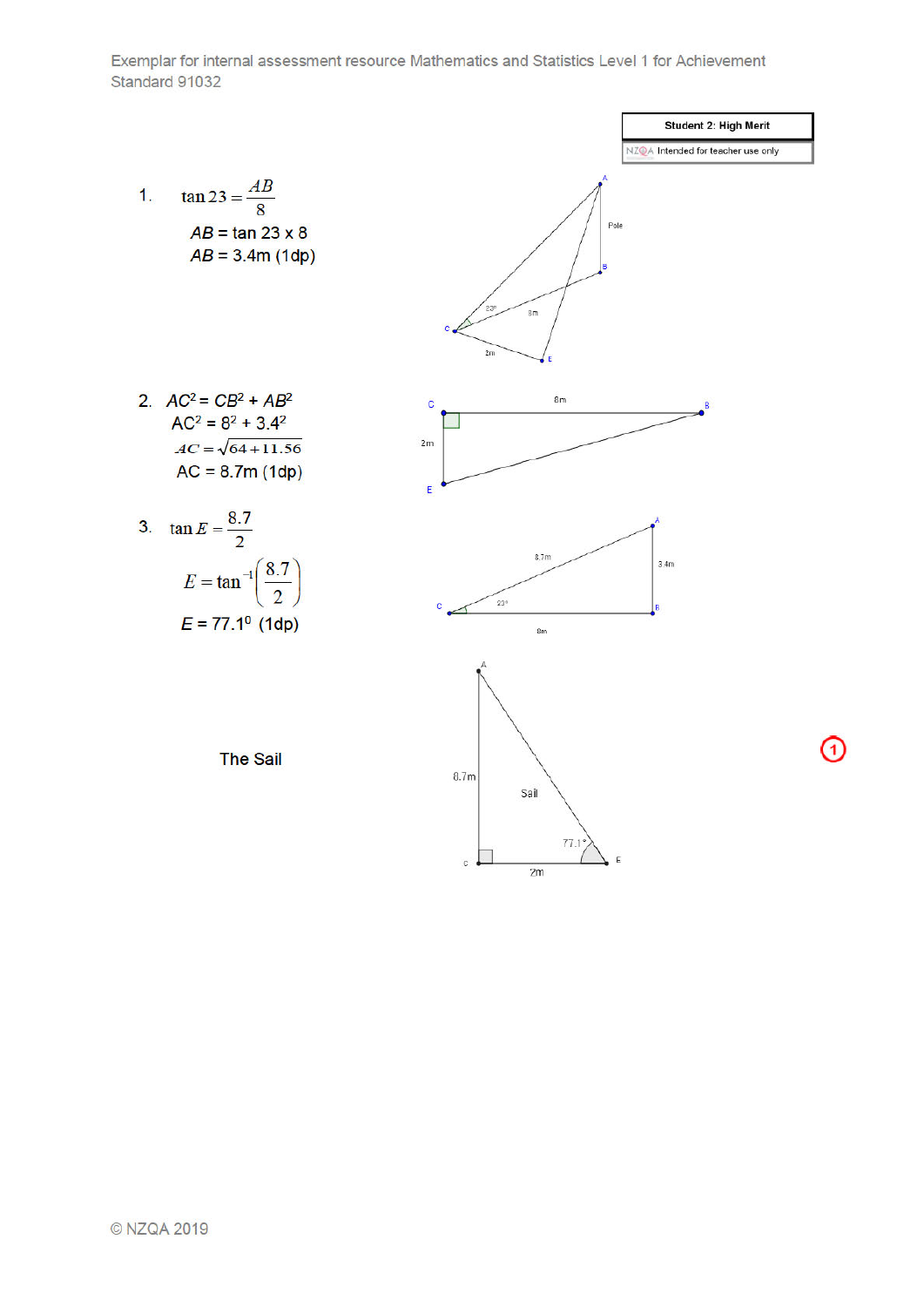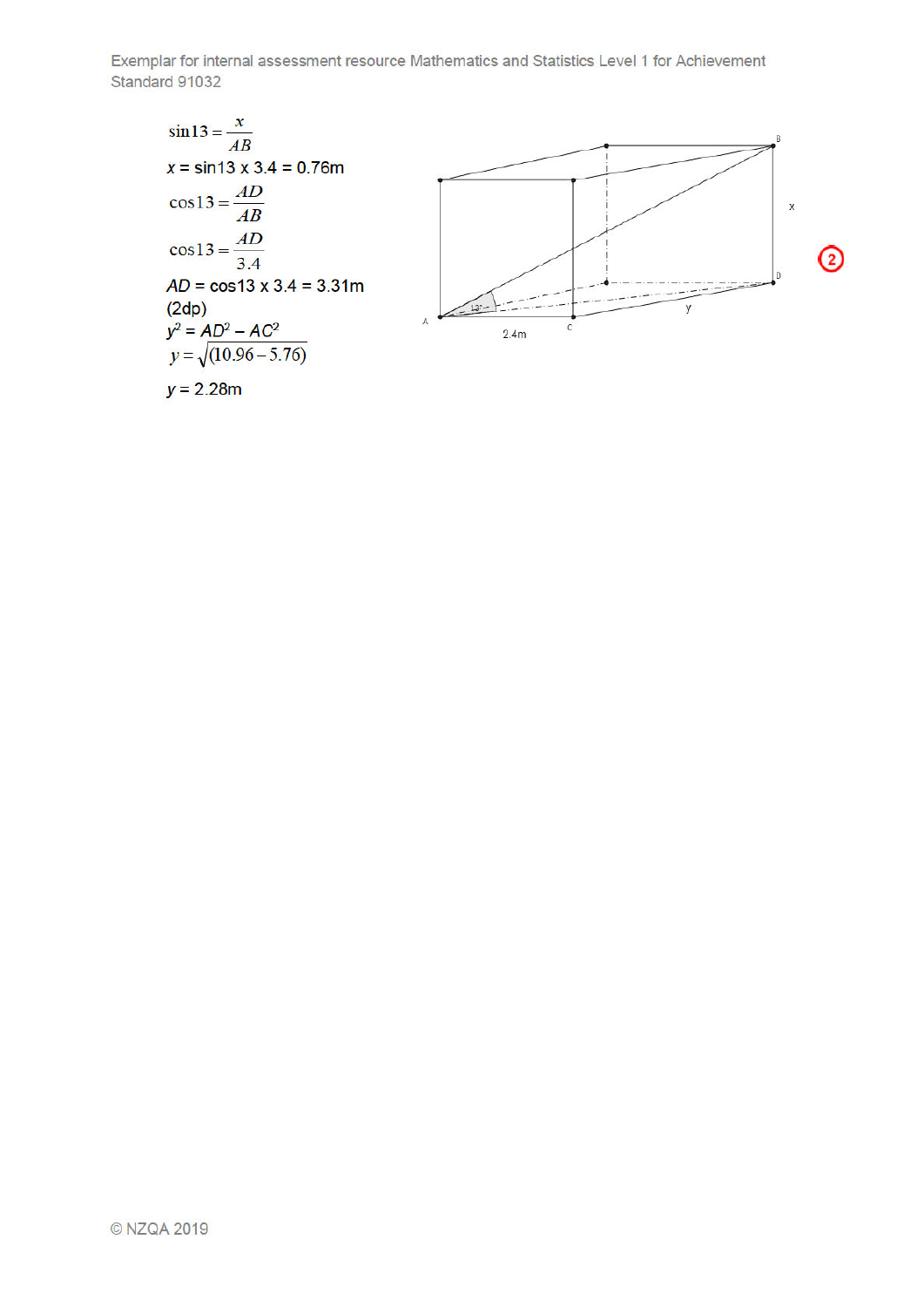|    | Grade Boundary: Low Merit                                                                                                                                                                                                                                                                                                          |
|----|------------------------------------------------------------------------------------------------------------------------------------------------------------------------------------------------------------------------------------------------------------------------------------------------------------------------------------|
| 3. | For Merit, the student needs to apply right-angled triangles, using relational thinking,<br>in solving measurement problems.                                                                                                                                                                                                       |
|    | This involves one or more of: selecting and carrying out a logical sequence of steps,<br>connecting different concepts and representations, demonstrating understanding of<br>concepts, forming and using a model and also relating findings to a context, or<br>communicating thinking using appropriate mathematical statements. |
|    | This student's evidence is a response to the TKI assessment resource 'What's the<br>Angle?'.                                                                                                                                                                                                                                       |
|    | The student has selected and carried out a logical sequence of steps in calculating<br>the lengths of AB (1) and AC (2) correctly, but there is a transfer error in calculating<br>the angle in the sail (3).                                                                                                                      |
|    | The student has demonstrated relational thinking by considering the correct length of<br>the pole in finding minimum dimensions for the van (4).                                                                                                                                                                                   |
|    | For a more secure Merit, the student would need to calculate the correct dimensions<br>of the sail and relate the findings to the context by clearly describing the shape of the<br>sail.                                                                                                                                          |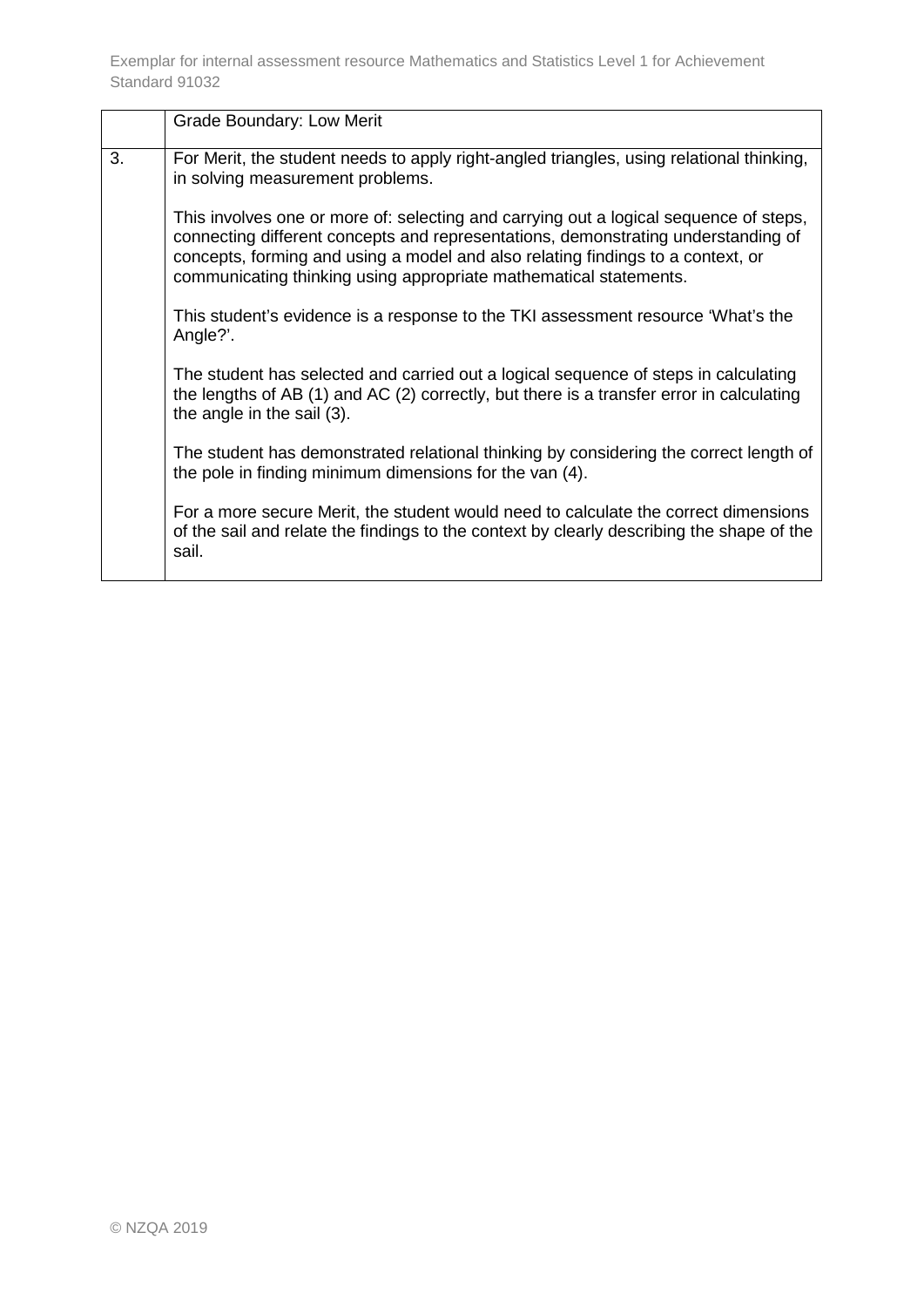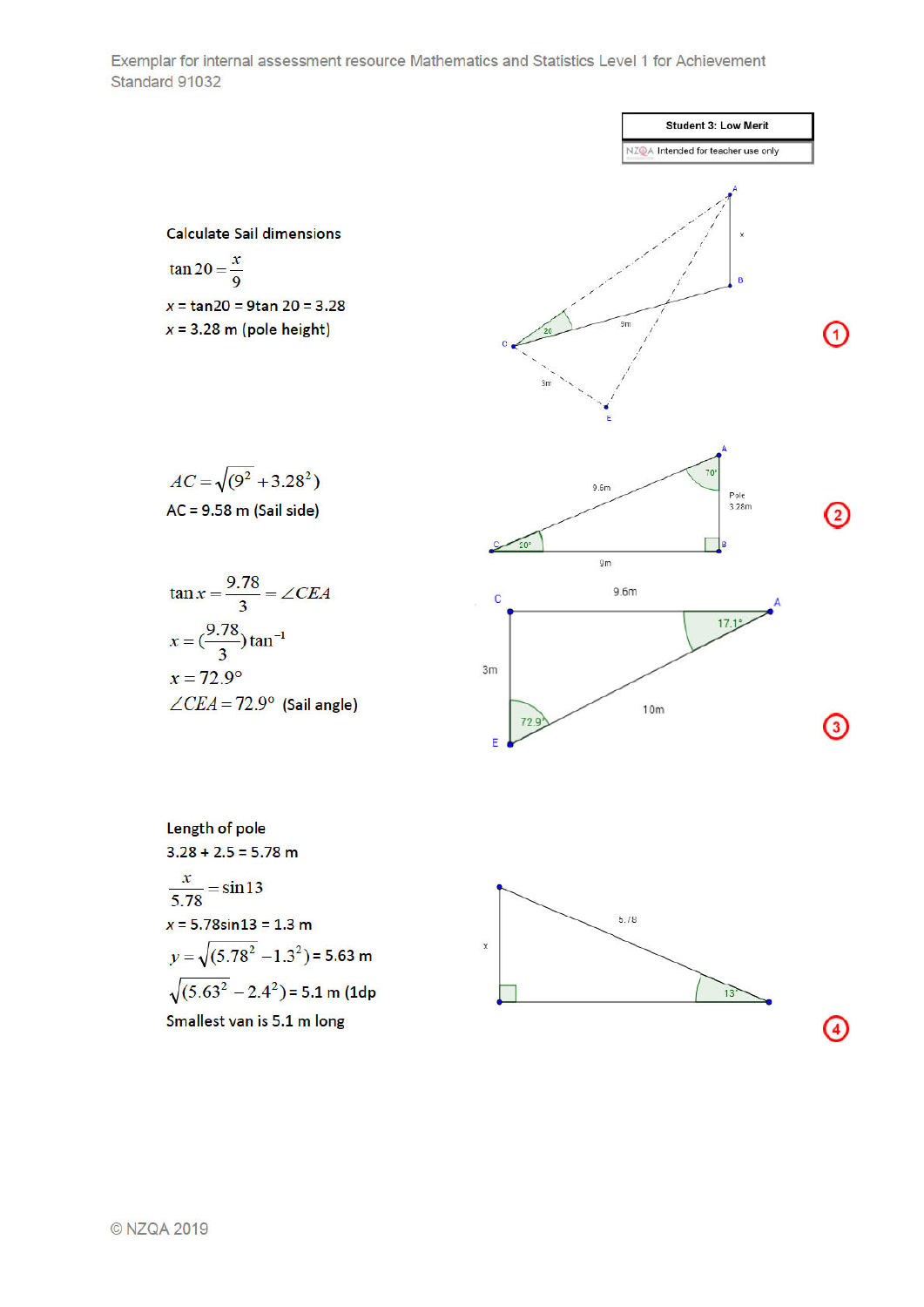|    | Grade Boundary: High Achieved                                                                                                                                                                                       |
|----|---------------------------------------------------------------------------------------------------------------------------------------------------------------------------------------------------------------------|
| 4. | For Achieved, the student needs to apply right-angled triangles in solving<br>measurement problems.                                                                                                                 |
|    | This involves selecting and using a range of methods, demonstrating knowledge of<br>measurement and geometric concepts and terms, and communicating solutions<br>which would usually require only one or two steps. |
|    | This student's evidence is a response to the TKI assessment resource 'What's the<br>Angle?'.                                                                                                                        |
|    | The student has measured at a level of precision appropriate to the task, calculated<br>the height of the pole (1), the length of one side of the sail (2) and an angle in the<br>sail (3).                         |
|    | To reach Merit, the student would need to identify the shape and size of the sail and<br>correctly link the length of the pole to the dimensions of the trailer.                                                    |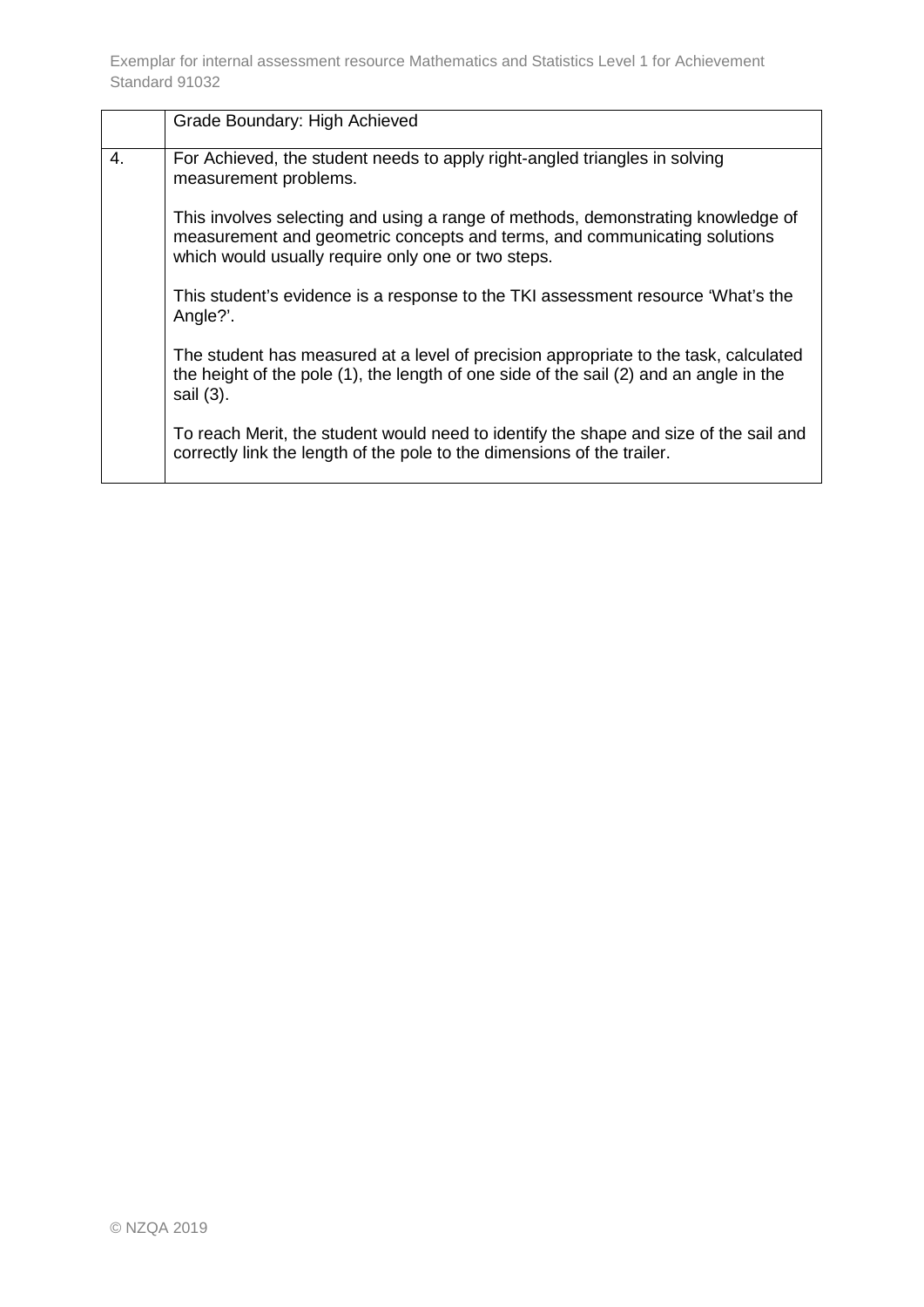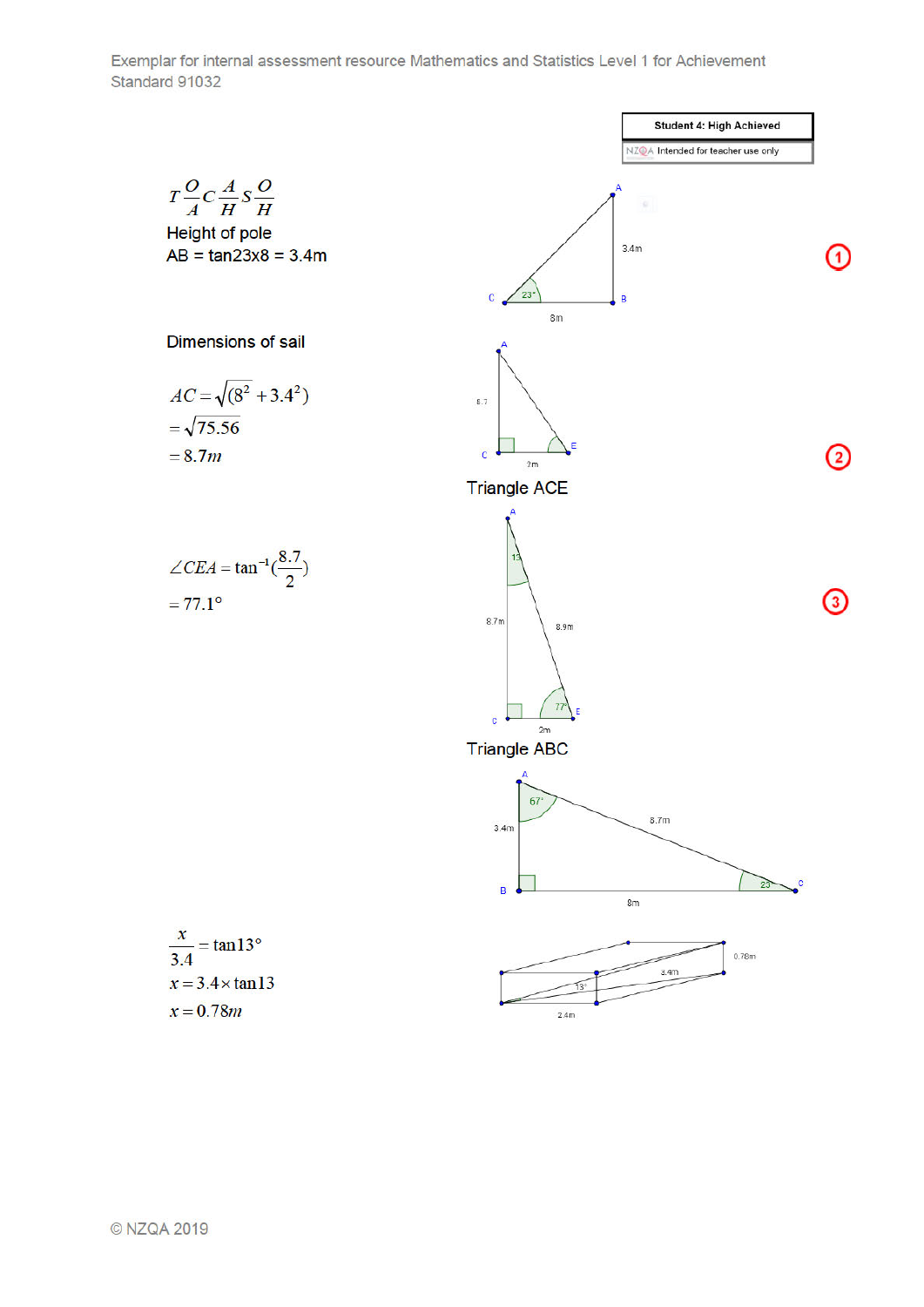|    | Grade Boundary: Low Achieved                                                                                                                                                                                  |
|----|---------------------------------------------------------------------------------------------------------------------------------------------------------------------------------------------------------------|
| 5. | For Achieved, the student needs to apply right-angled triangles in solving<br>measurement problems.                                                                                                           |
|    | This involves selecting and using a range of methods, demonstrating knowledge of<br>measurement and geometric concepts and terms, and communicating solutions<br>which usually require only one or two steps. |
|    | This student's evidence is a response to the TKI assessment resource 'What's the<br>Angle?'.                                                                                                                  |
|    | The student has measured at a level of precision appropriate to the task, and<br>calculated the height of the pole (1) and the length of one side of the sail (2).                                            |
|    | For a more secure Achieved, the student would need to more clearly communicate<br>what the second and third calculations represent.                                                                           |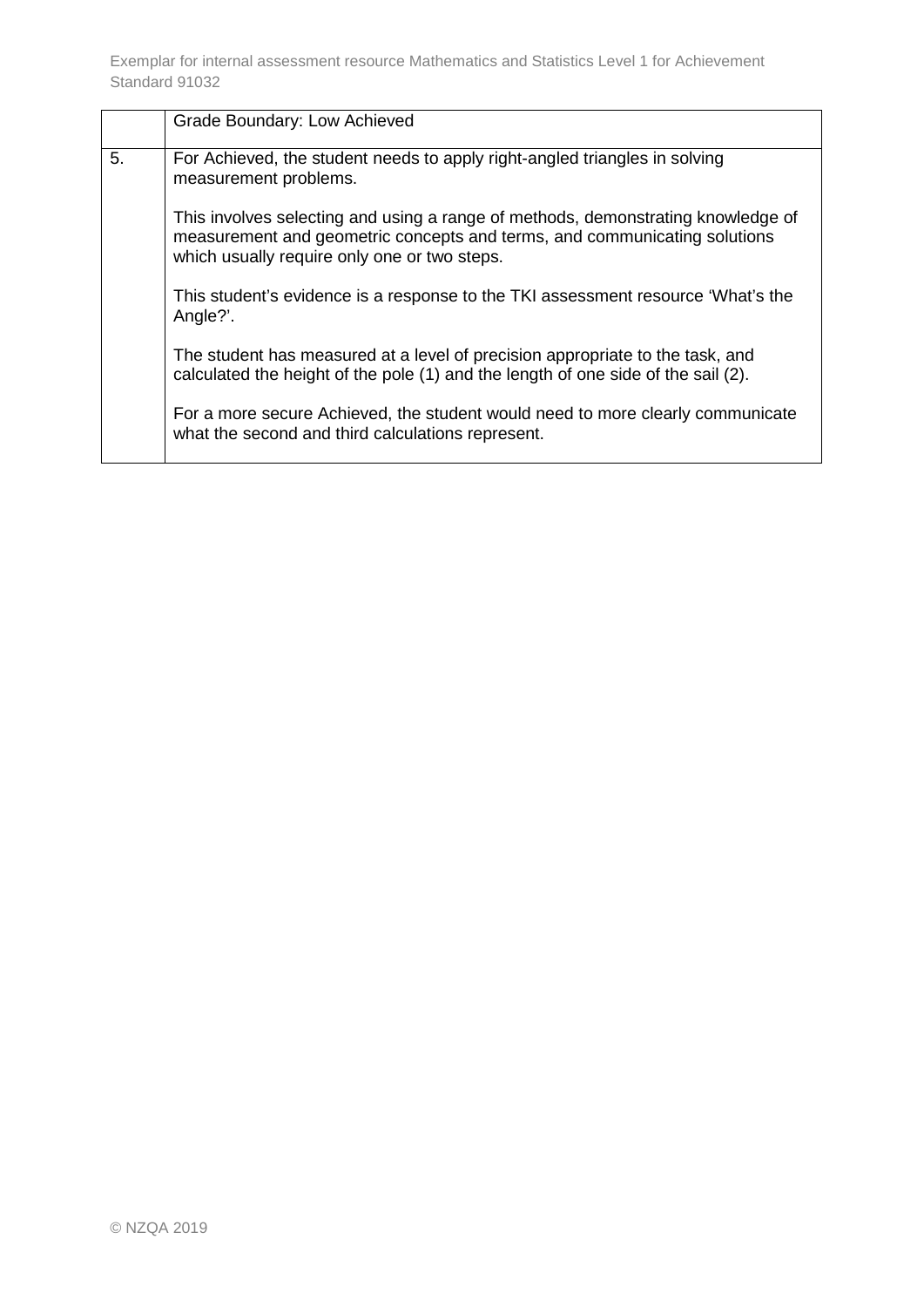

c)  

$$
\tan^{-1}\left(\frac{9}{2.1}\right)
$$

$$
=76.9
$$

)

 $= 76.9$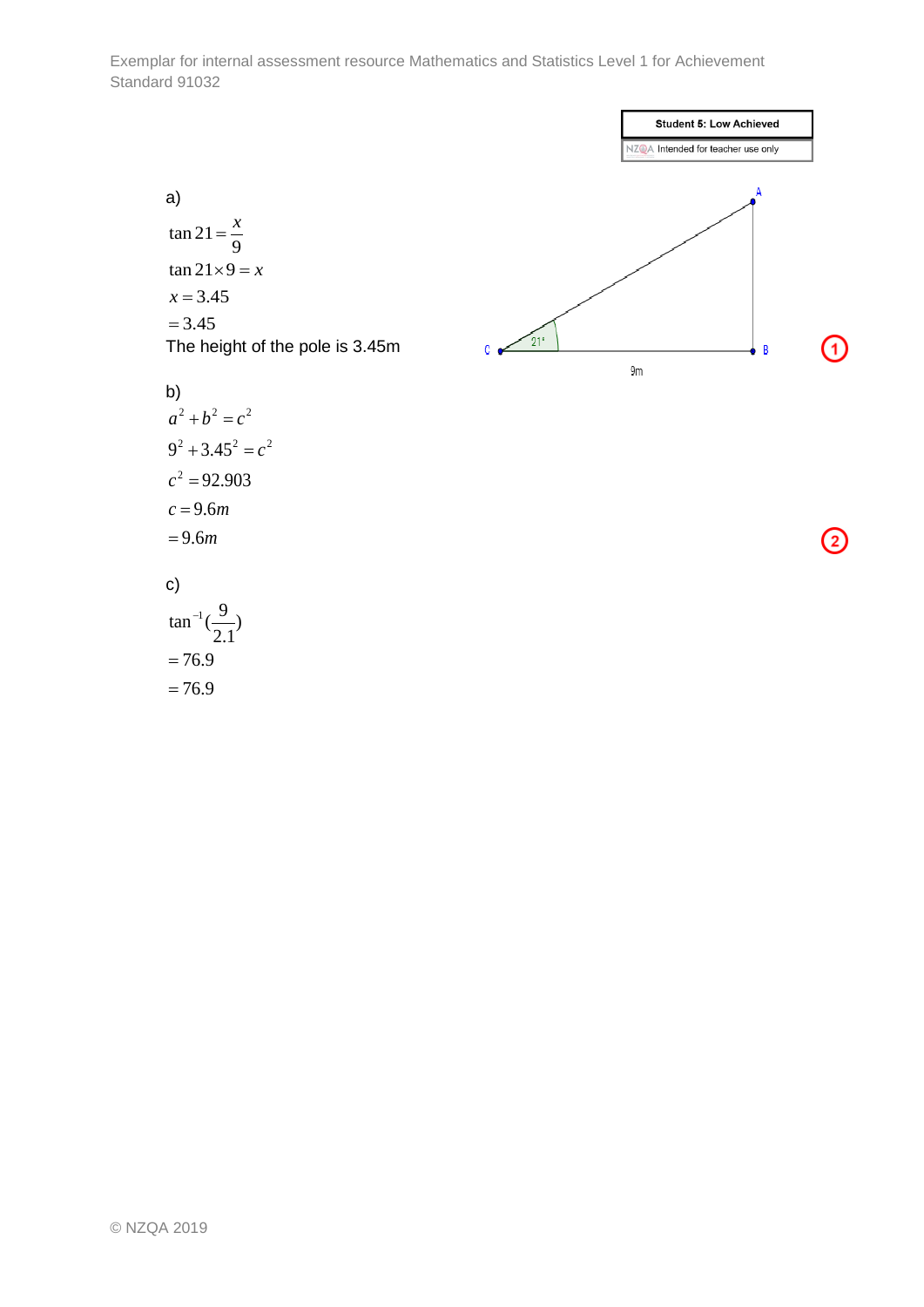|    | Grade Boundary: High Not Achieved                                                                                                                                                                             |
|----|---------------------------------------------------------------------------------------------------------------------------------------------------------------------------------------------------------------|
| 6. | For Achieved, the student needs to apply right-angled triangles in solving<br>measurement problems.                                                                                                           |
|    | This involves selecting and using a range of methods, demonstrating knowledge of<br>measurement and geometric concepts and terms, and communicating solutions<br>which usually require only one or two steps. |
|    | This student's evidence is a response to the TKI assessment resource 'What's the<br>Angle?'.                                                                                                                  |
|    | The student has taken some measurements at a level of precision appropriate to the<br>task and found the length of one edge of the sail (1). The student has not calculated<br>the length of AB correctly.    |
|    | To reach Achieved, the student would need to provide evidence of selecting and<br>using another method correctly in solving the problem.                                                                      |